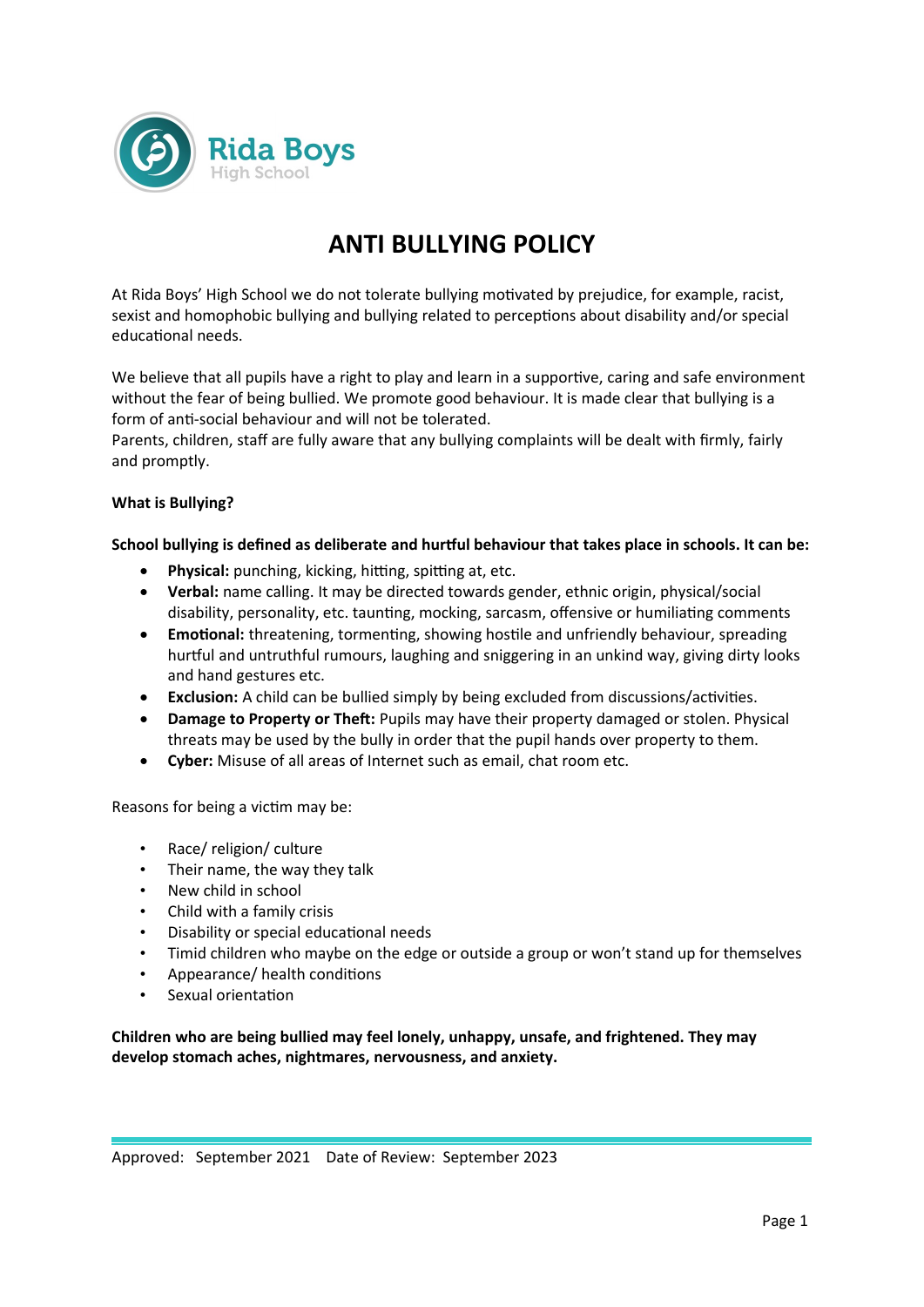Reasons for being a bully may be:

- A victim of violence
- Bullied at home/ enjoyment of power/ creating fear
- Not allowed to show feelings
- Copying behaviour at home or on TV
- Unhappy
- Insecure
- Self-hating

## **What is NOT Bullying**

- Bullying is not the *odd occasion* of falling out with friends, arguments, calling of names or when an occasional trick or joke is played on someone.
- It is bullying if it is done several times on purpose.
- Children sometimes fall out or say things because they are upset. When occasionally, problems of this nature arise, it is **not** bullying.
- It is an important part of children's development to learn how to deal with friendship breakdown.

Children must be taught on how to deal with these situations and develop social skills to build up friendships.

## **What Can Children Do If They Are Being Bullied?**

Each term or when incidents occur, bullying will be discussed, and the following strategies will be reinforced:

- Remember that your silence is the bully's greatest weapon.
- Tell yourself that you do not deserve to be bullied and that it is wrong. Be proud of who you are. It is good to be individual.
- Try not to show that you are upset. It is hard, but a bully thrives on someone's fear.
- Stay with a group of friends/people. There is safety in numbers.
- Be assertive shout "No!" Walk confidently away. Go straight to a member of staff.
- Fighting back may make things worse.
- Generally, it is best to tell an adult you trust straight away. You will get immediate support. Teachers will take you seriously and will deal with the bullies in a way which will end the bullying and will not make things worse for you.

## **What do you do if you Know Someone Is Being Bullied?**

- Act! Watching and doing nothing looks as if you are on the side of the bully. It makes the victim feel unhappier and on their own.
- If you feel you cannot get involved, tell an adult immediately. Teachers will deal with the bully without getting you into trouble.
- Do not be, or pretend to be, friends with a bully.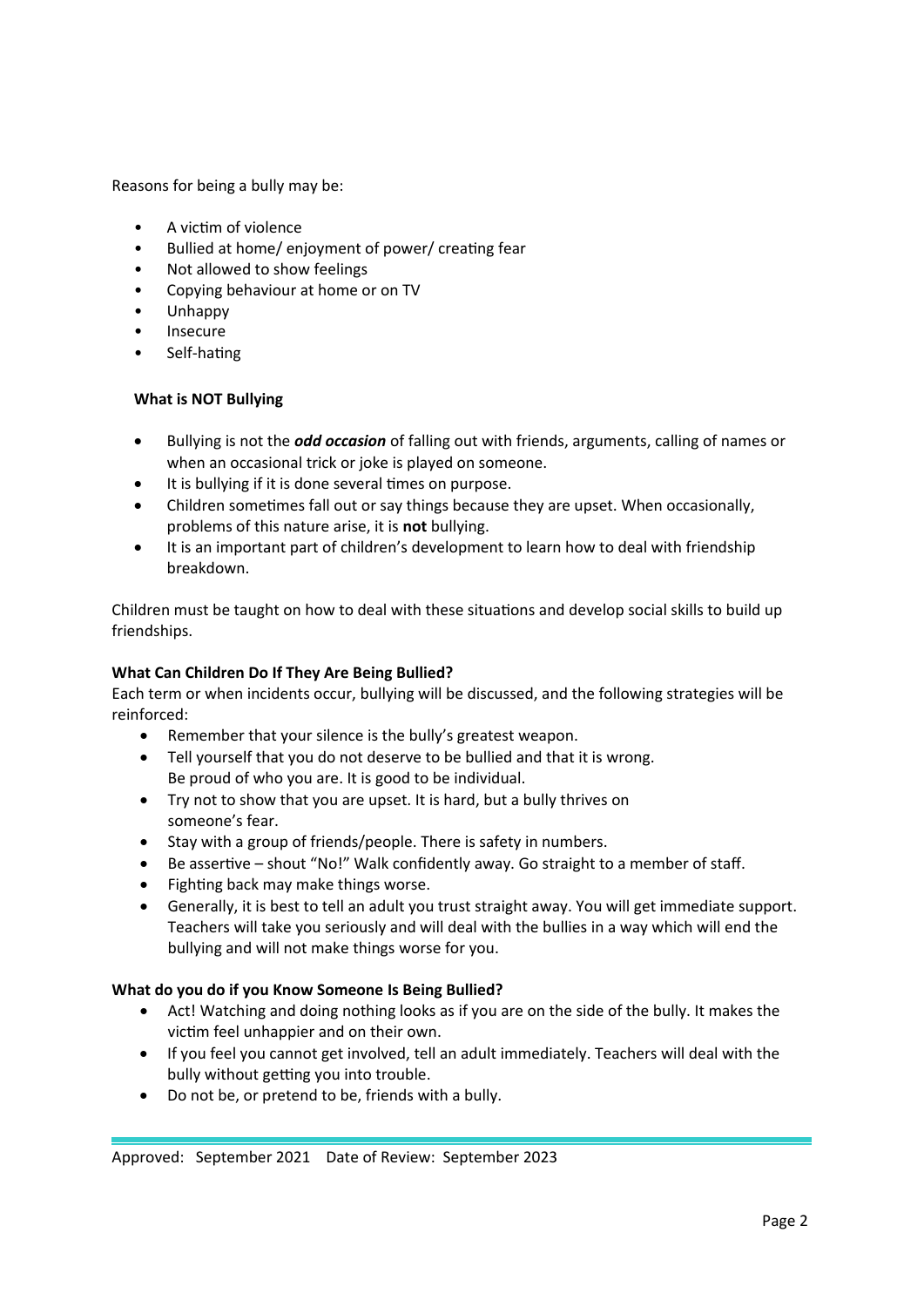# **Signs and Symptoms**

A child may indicate by signs or behaviour that he or she is being bullied. Adults should investigate if a child:

- is unwilling to go to school
- begins truanting
- becomes withdrawn, anxious, or lacking in confidence
- starts stammering
- cries themselves to sleep at night or has nightmares
- feels ill in the morning
- begins to do poorly in school work
- comes home with clothes torn or books damaged
- has possessions go "missing"
- asks for money or starts stealing money (to pay bully)
- has dinner or other monies continually "lost"
- has unexplained cuts or bruises
- becomes aggressive, disruptive or unreasonable
- is bullying other children or siblings
- stops eating
- is afraid to use the internet
- bedwetting
- is frightened to say what's wrong

#### **Role of Parents**

Parents have an important part to play in our anti-bullying policy. We ask parents to:

- Look out for unusual behaviour in your children i.e. reluctance to attend school, feel ill regularly, or not complete work to their usual standard.
- Always take an active role in your child's education. Enquire how their day has gone, who they have spent their time with, etc.
- If you feel your child may be a victim of bullying behaviour, inform school immediately. Your complaint will be taken seriously, and appropriate action will follow.
- If a child has bullied your child, please do not approach that child on the playground or involve an older child to deal with the bully. Please inform school immediately.
- It is important that you advise your child not to fight back. It can make matters worse!
- Tell your child that it is not their fault that they are being bullied and make sure your child is not afraid to ask for help.
- If you know your child is involved in bullying, please discuss the issues with them and inform school. The matter will be dealt with appropriately.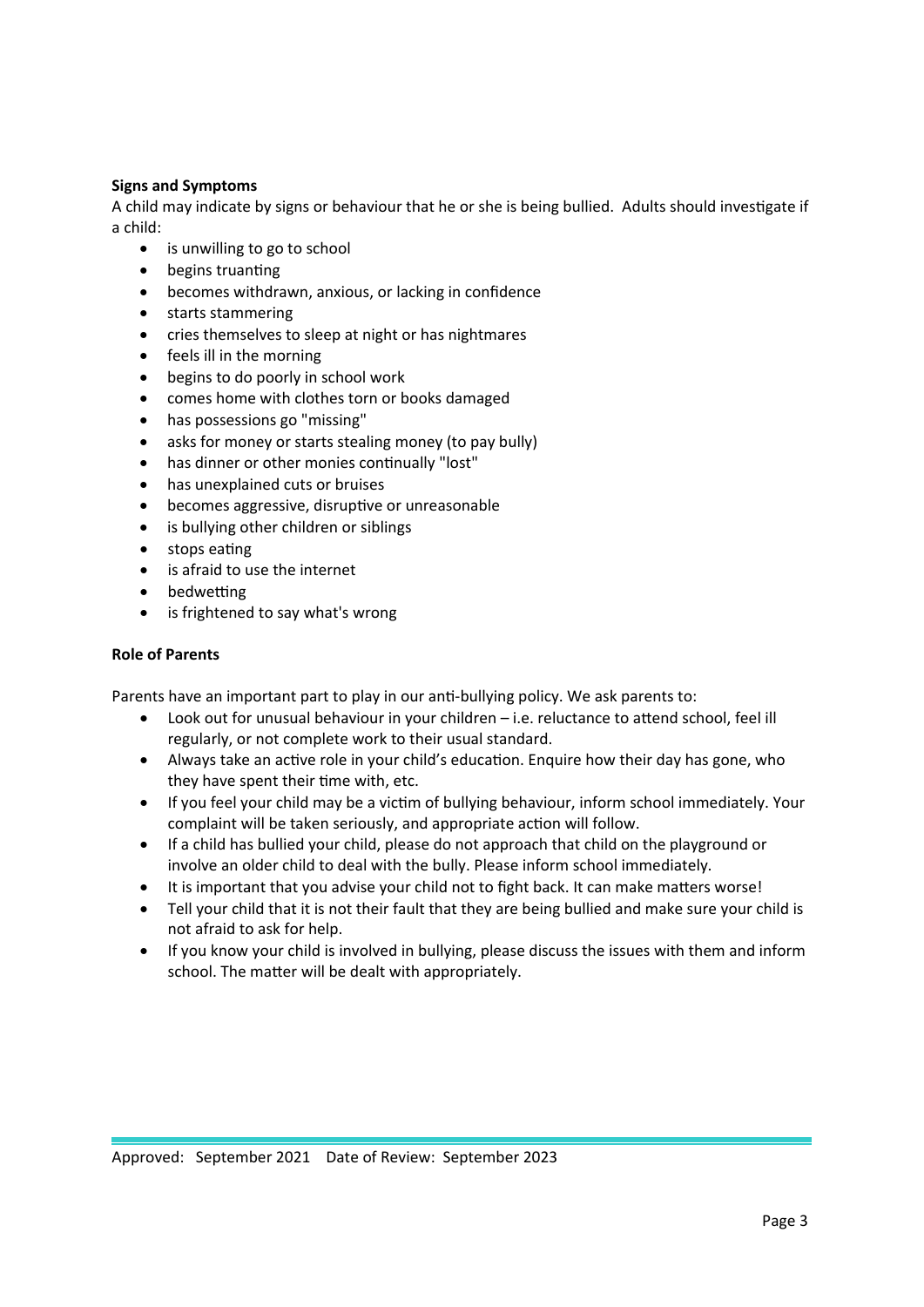# **What Will the School Do?**

- Use any opportunity to discuss the appropriate way to behave towards each other. Including Islamic morals and characteristics.
- Encourage children to discuss how to get on with other people and form positive attitudes towards other people.
- Encourage children to treat everyone with respect.
- The staff will continue to have a firm but fair approach to behaviour management.
- Display posters in classrooms and corridors of Rules/Code of conduct. A list of rules will de decided by pupils themselves in a whole school activity/competition.
- Deal quickly, firmly and fairly with any complaints, involving parents where necessary.

# **Strategies for dealing with Bullying**

If bullying is suspected and depending on the perceived seriousness of the situation, the following steps will be followed. We emphasise on a caring, listening approach as bullies are often victims too – that is why they bully.

|   | Talk to the suspected victim, and any witnesses.                                                  |
|---|---------------------------------------------------------------------------------------------------|
|   | Identify the suspected bully and talk about what has happened, to discover why they became        |
|   | involved. Make it clear that bullying is not tolerated at Rida.                                   |
| 3 | If the bully owns up, then sanctions procedures outlined in the Policy will be followed.          |
| 4 | Incidents of bullying are recorded as such in the School Incident Log.                            |
| 5 | If the suspected bully does not own up, investigate further. If they are lying, continue with the |
|   | procedure.                                                                                        |
| 6 | Inform parents if deemed necessary.                                                               |
| 7 | Continue monitoring the situation to ensure no repetition. The follow-up findings will be         |
|   | recorded in the school Incident Log.                                                              |

## **The role of the Headteacher**

It will be the responsibility of Headteacher to implement the school anti-bullying Strategy.

- Ensure that all staff (both teaching & non-teaching) are aware of the school policy, and know how to identify and deal with incidents of bullying.
- Headteacher reports to the governing body about the effectiveness of the anti-bullying policy on request.
- Headteacher will ensure that all children know that bullying is wrong, and that it is unacceptable behaviour. E.g. If an incident occurs, SMT can use assembly time to discuss with other children why this behaviour was wrong.
- Headteacher will ensure that all staff, including lunchtime staff, receives sufficient training to identify and deal with all incidents of bullying.